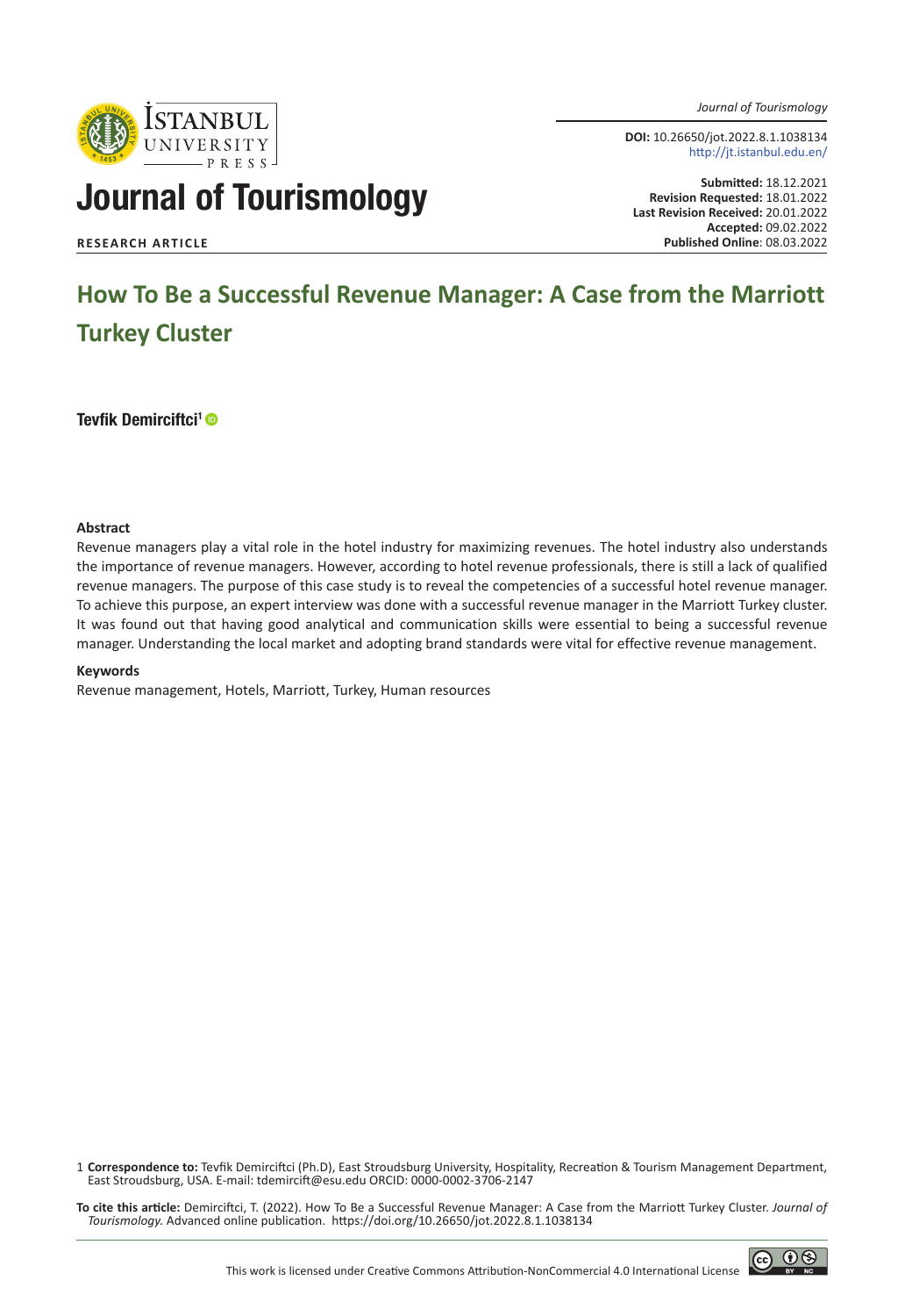### **Introduction**

Revenue management (RM) was a strategy used by hotel companies to maximize revenue. It was a complex approach for managing supply and demand that needed to be driven by qualified revenue managers. RM was perceived as both art and science (Anderson & Xie, 2010). Advances in social media, digital marketing, safety and security concerns, and total hotel revenue management had a dramatic impact on the RM applications (McGuire, 2016). In addition to this, being a new field in the hospitality industry, RM did not have a stable set of rules applied to all situations. Thus, the RM application was perceived as a challenge by the hospitality industry.

Revenue managers had several challenges. These were personal challenges, internal challenges, organizational, industrial, and external challenges (Cetin et al., 2016). Personal challenges were related to work-life balance, being alert 7/24, and limited career growth opportunities (Demirciftci et al., 2017). Internal challenges might have been listed as information overload, lack of authority, and lack of qualified candidates (Demirciftci et al., 2017). Organizational challenges were classified as interdepartmental conflicts (particularly with sales), internal politics, and unbalanced responsibility and authority (Cetin et al., 2016). Industrial challenges were associated with the structure of the market, competitor actions, unstable demand, and seasonality (Cetin et al., 2016). Eventually, external challenges were interrelated to macroeconomic issues such as political, economic, and technological. To overcome these challenges, the hospitality industry regarded revenue manager competency as a critical skill for profit maximization.

The hotel industry understood the importance of revenue managers. Most international hotels had created several positions under the RM department, such as revenue analyst, revenue manager, and director of revenue (Demirciftci et al., 2017). Effective revenue managers allow hotels to increase their profits (Beck et al., 2011). A hotel revenue manager should have analytical skills such as forecasting, analyzing demand, and communication skills, e.g. listening and negotiation (Legohérel et al., 2013). Even though hospitality schools offered specific RM certifications or courses (Demirciftci et al., 2021), various hotel companies faced the challenge of finding qualified revenue managers (Wang et al., 2015; Legohérel et al., 2013; Koupriouchina et al., 2015). For example, Calvin Anderson, Hilton International's revenue executive, interviewed 20 hospitality students for the RM intern position. However, he said he could not find a qualified candidate (Koupriouchina et al., 2015). Hence, it is highly critical to find qualified RM professionals.

This study aims to reveal the competencies of a successful revenue manager. An expert interview was done to achieve this purpose with EE, selected as an Excellence, Leadership, Inspiration, Teamwork, and Execution (ELITE) revenue manager leader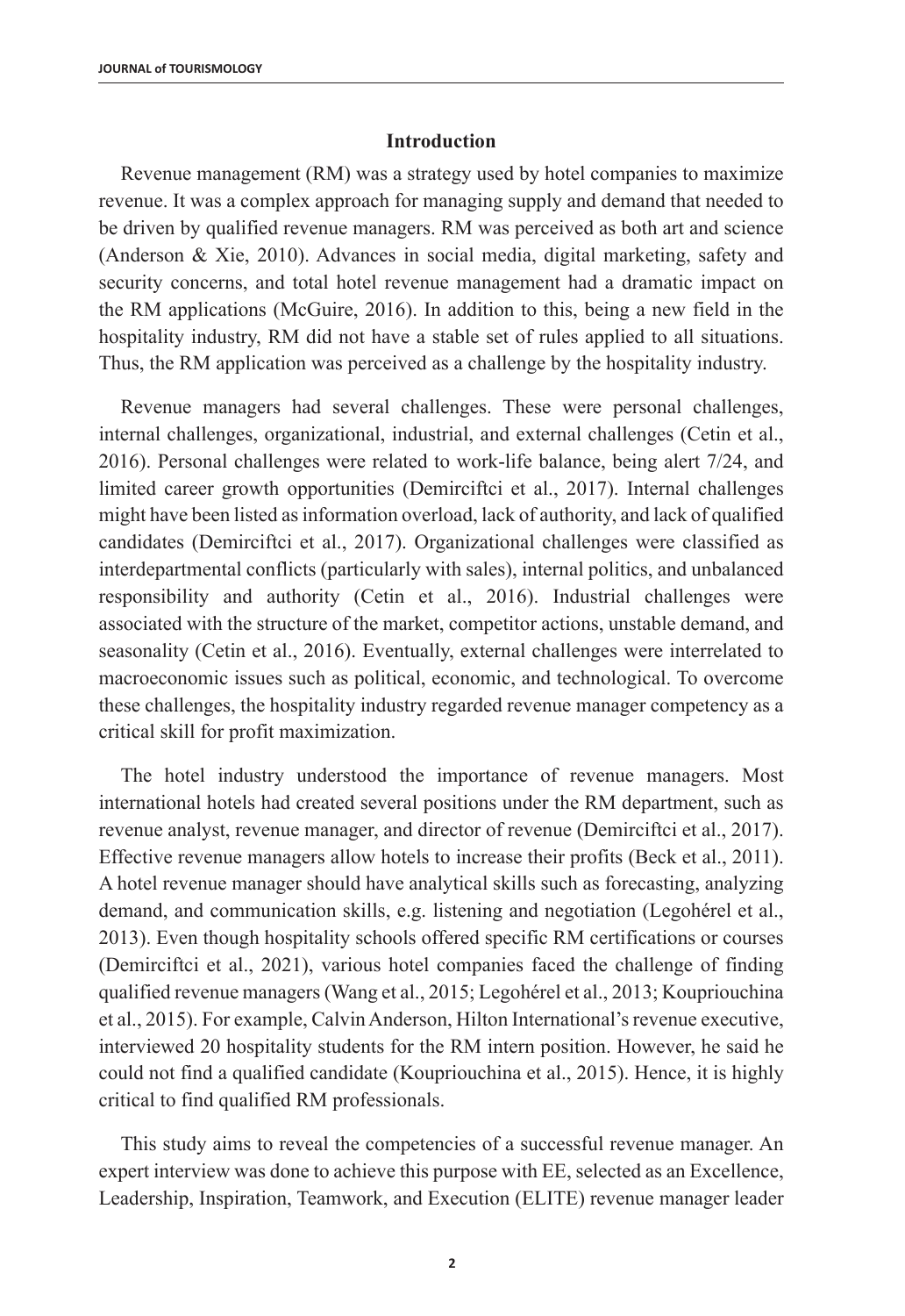in Marriott Europe and Marriott Global in 2017 (Marriott Sisli, 2018). He was asked several questions about the competencies of revenue managers and how to be successful in the Marriott Turkey cluster. Our findings, based on expert interviews, indicated that a revenue manager ought to think globally, act locally, communicate effectively, and think outside the box.

# **Literature Review**

# **Knowledge Skills and Abilities (KSAs) OF REVENUE MANAGERS**

A hotel can have an excellent RM system. However, this system could not have been beneficial if this system was not operated by a qualified revenue manager (Yeoman & Watson, 1997). Revenue managers were required to have several knowledge, skills, and abilities (KSA) to analyze guest behaviors, understand price sensitivity, and monitor competition (Hinterhuber & Liozu, 2012). If a revenue manager increases their knowledge, hotels might increase revenue (Skugge, 2004).

Three factors were significant for revenue managers' careers (Birdir & Pearson 2000). These are the education level, experience, and personality of revenue managers, which directly affect revenue managers' success. If a revenue manager lacks one of the competencies, another competency might lose its effectiveness. For instance, a revenue manager candidate could be successful in RM class at college. However, if the communication skills were not sufficient, his success in RM would be a low probability (Cetin et al., 2016).

Competition wars and commoditization were considered a big challenge for revenue managers (Carroll & Siguaw, 2003). It was known that most of the revenue managers did not have the competency to change room rates. Thus, marketing knowledge was essential for them (Demirciftci et al., 2017). In addition, economic theory, supply and demand, opportunity cost, price sensitivity, and knowledge about competition were also essential for the success of revenue managers (Chiang et al., 2006). Revenue managers had made many strategic decisions, so decision-making skills were vital. Knowledge of risk management and process management are assets for revenue managers (Lancaster, 2003). Knowing statistics was critical to forecasting. They should know several statistical forecasting techniques, such as regression, time series, etc. (Hallin & Marnburg, 2008). Therefore, a successful revenue manager needed to have analytical and communication skills, be a problem solver, and have leadership skills (Beck et al., 2011; Davies & Shafer, 2013; Koupriouchina et al., 2015). Legohérel et al. (2013) also summarized revenue management competencies (See Table 1 below).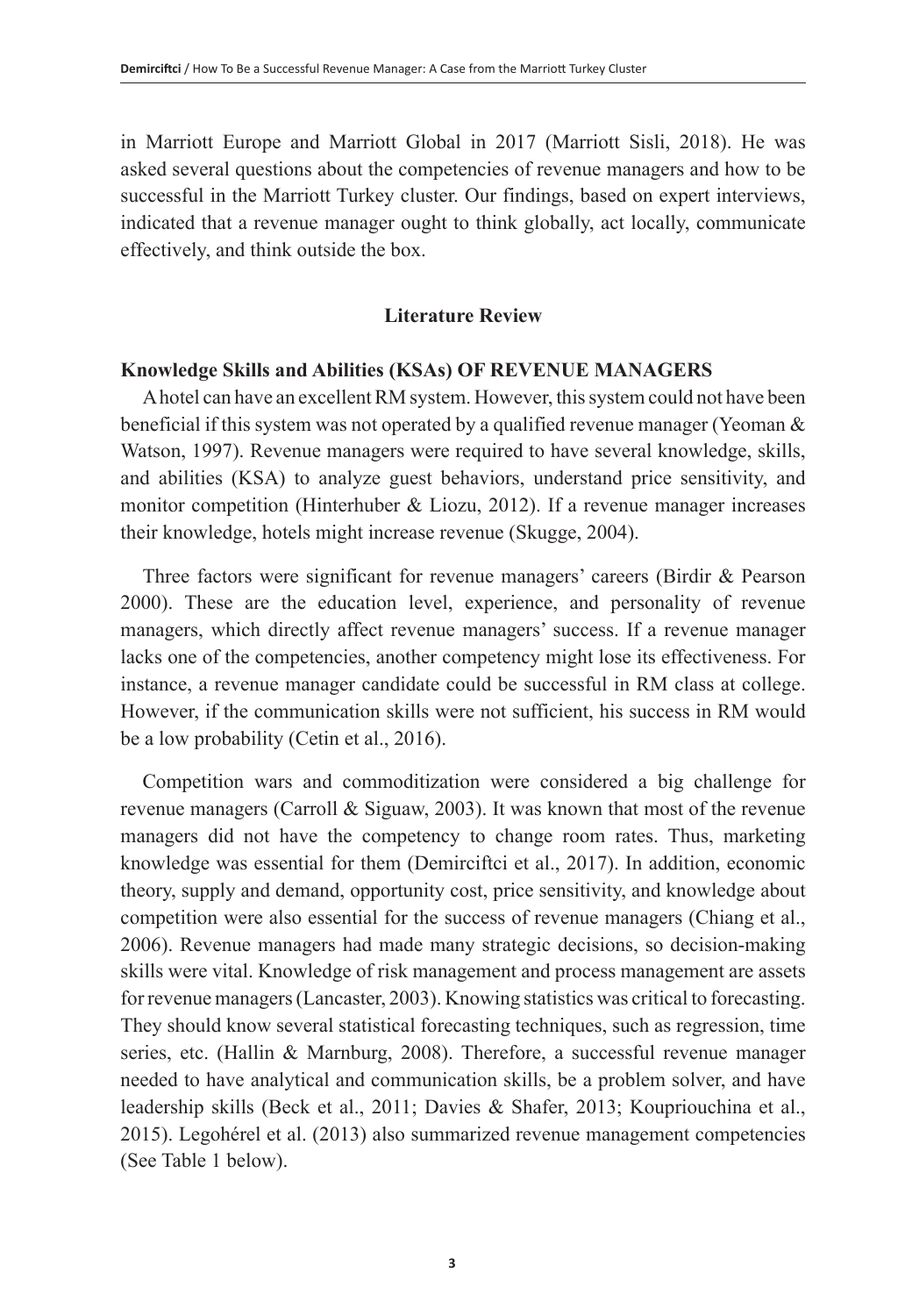| Competencies | <b>Examples</b>                         |  |
|--------------|-----------------------------------------|--|
|              | Knowing revenue management theories     |  |
|              | Knowing revenue management applications |  |
| Professional | Knowing marketing techniques            |  |
|              | Knowing sales techniques                |  |
|              | Knowing distribution channels           |  |
|              | Knowing budget                          |  |
|              | Knowing contract negotiation            |  |
| Management   | Knowing pricing and market segmentation |  |
|              | Knowing hotel technology system         |  |
|              | Communication and negotiation skills    |  |
| Personal     | Attention to detail                     |  |
|              | Presentation skills                     |  |

#### **Table 1**

*Revenue Management Competency Model*

# **Revenue Management Applications in Marriot**

The airline industry was the first industry to use revenue management. With the 1978 airline deregulation act, the airline industry started to use RM intensively (Tranter et al., 2009). After the airline industry had adopted RM, the hotel industry began to use RM applications. Marriot was the first hotel company to use RM intensively and benefited from RM (Hotel Tech Report, 2021). According to the Marriott 2020 annual report, the RM applications of Marriott provided a competitive advantage in pricing decisions, increasing efficiency, and generating extra revenue (Marriott, 2021). Bill Marriott , chairman of Marriott International company, supported that "RM has contributed millions to the bottom line, and it has educated our people to manage their business more effectively. When you focus on the bottom line, your company grows" (Hotel Tech Report, 2021).

Marriott has used automation for performing RM for individual bookings for more than 20 years (Hormby et al., 2010). Nowadays, 97% of Marriott's hotels use One Yield (Overby, 2005), an RM system designed for individual bookings. This system helps revenue managers forecast demand and allocate inventory related to price and length of stay (Hormby et al., 2010). Furthermore, Marriott created a fenced rate that would enable them to propose discounts for price-sensitive guests based on demand (Marriott & Cross, 2000). In addition to this, this system had a direct, seamless interface with Marriott Automated Reservation System (MARSHA), which processed more than 75 million transactions per year (Hormby et al., 2010). These RM systems helped Marriot generate \$150 million and \$200 million extra revenues (Marriott & Cross, 2000).

#### **Marriott Turkey Cluster**

Turkey was ranked 11<sup>th</sup> globally in absolute terms, visited by 52 million people (World Data Info, 2021). Turkey's tourism revenue was 42.35 bn \$ in 2019,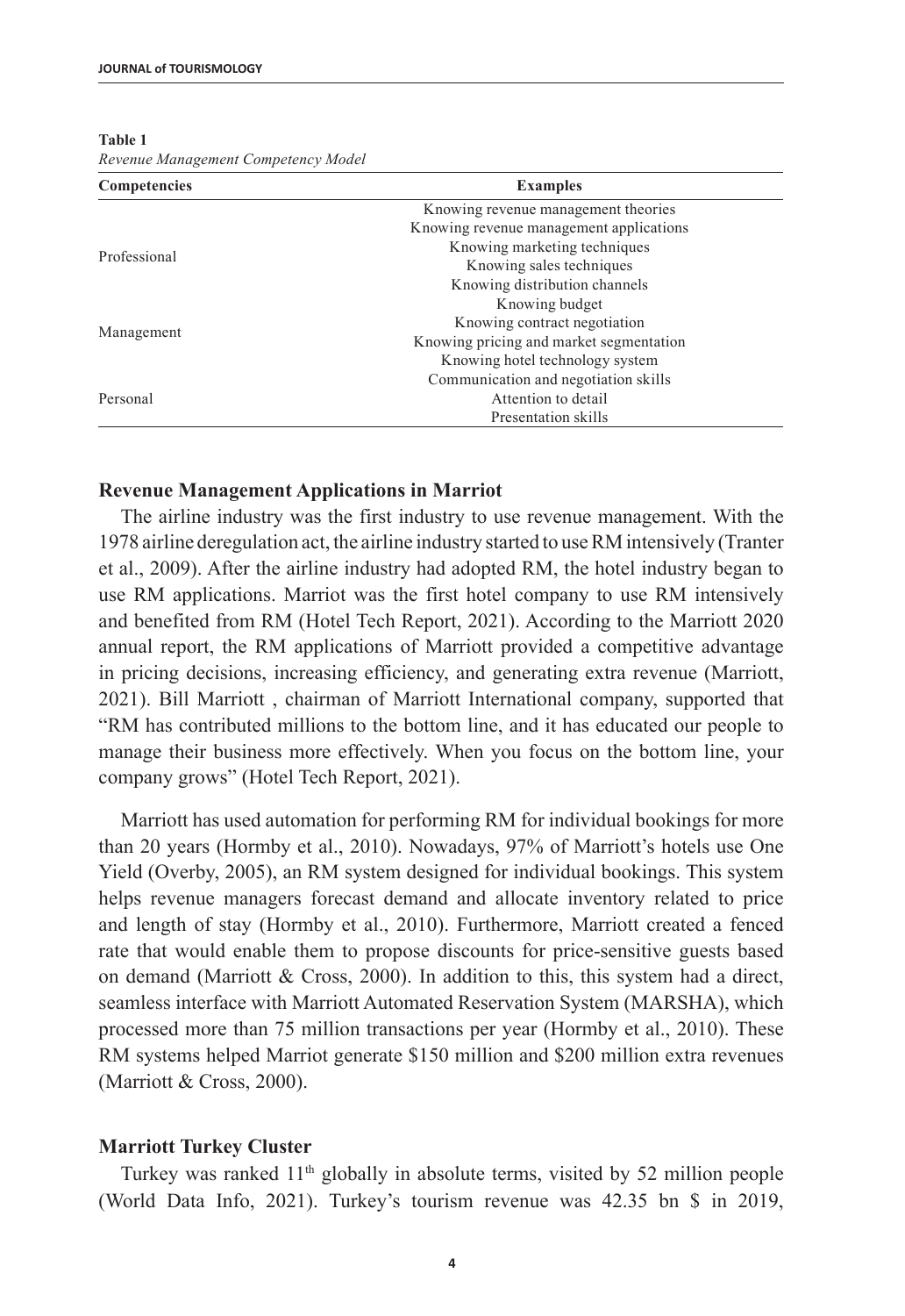corresponding to 5.6 % of its gross domestic product (GDP). 3 cities in Turkey were among the 100 most popular destinations globally. These destinations were Istanbul, Antalya, and Mugla (World Data Info, 2021). See Table 2 below.

| <b>Table 2</b><br>Most Popular Destinations in Turkey |                 |        |  |
|-------------------------------------------------------|-----------------|--------|--|
| City                                                  | <b>Tourists</b> | 9 Rank |  |
| Istanbul                                              | 14,715,900      | 9      |  |
| Antalya                                               | 13,332,100      | 12     |  |
| Mugla                                                 | 2,920,800       | 81     |  |

*Note.* The data are from *Tourism in Turkey* by *Worlddata.info* (https://www.worlddata. info/asia/turkey/tourism.php)

The major tourist destinations of Turkey were Istanbul and Antalya, which have historical places and coastal regions (GoTurkeyTourism, 2021). Istanbul had many historic sites, such as Topkapi Palace, Maiden's Tower, Sultanahmet Square, Rumeli Fortress, and Dolmabahce Palace (GoTurkey Tourism, 2021). Furthermore, Antalya is famous for crystal clear beaches with the bluest flag awards (certificate based on water cleanliness) (GoTurkeyTourism, 2021). Since Turkey is a tourism country, many international chain hotels have invested in Turkey. One of these global brands is Marriott.

Marriott has several hotels all around Turkey with different hotels operating in various cities such as Istanbul (20), Izmir (4), Ankara (3), Bodrum-Mugla, Bursa (2), and Samsun (1). Only in Istanbul, 20 Marriott hotels have operated in every hotel segment. In the luxury segment, these brands were JW Marriott, St Regis, and W. In classic premium segments, these brands were Renaissance Hotels, Marriott, Sheraton, and Delta Hotels. (Marriott, 2021). Since Marriott has many investments in Turkey, managing RM applications for their hotels is vital. Hence, they created a Marriot RM cluster under Mr. E-Market Director of Revenue Strategy at Marriott International, an RM expert who worked for several brands such as Accor, Hyatt, and Mandarin Oriental. His performance was so successful that he was chosen as an RM leader in Marriott Europe and Marriott global in 2017 (Marriott Sisli 2018). This paper has provided an overview of the Marriott Turkey RM cluster and Mr. E's success in the RM cluster in Marriott.

# **Methodology**

Case studies have been used by hospitality researchers intensively. Cakar & Aykol (2021) reported that 871 case studies had been published in leading hospitality and tourism journals, such as Annals of Tourism Research, Current Issues in Tourism, etc. Creswell (2012) defined a case study as an "in-depth exploration of a bounded system (e.g., activity, event, process, or individuals) based on extensive data collection (465)." The main advantage of the case study was that an entire organization or individual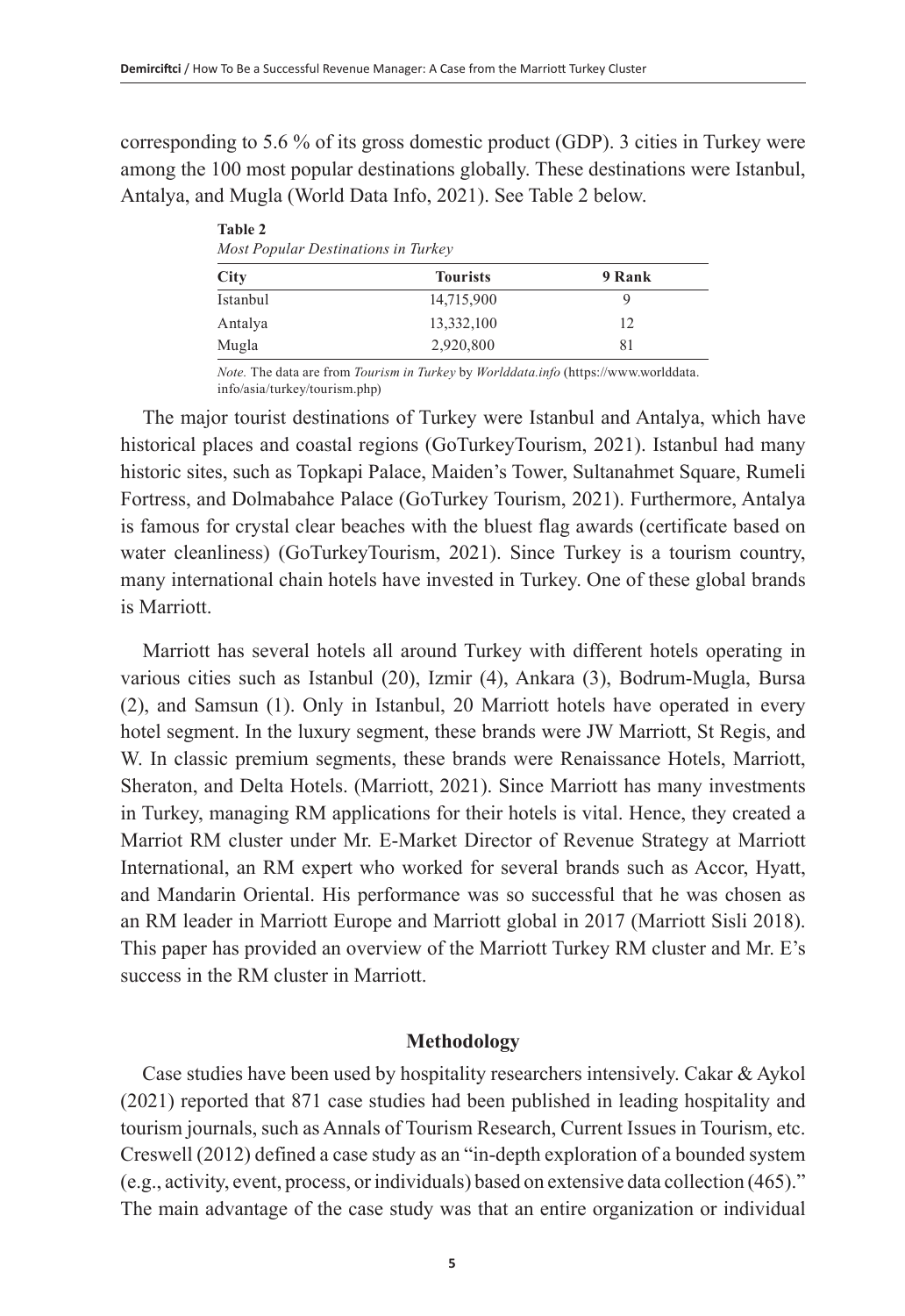could be analyzed in-depth (Zikmund et al., 2013). Thus, a case study was utilized to understand the competencies of a successful revenue manager in the Marriott group.

An expert interview was used for collecting data in this study. Expert interview is a qualitative empirical research method used to explore expert knowledge (Meuser  $\&$  Nagel, 2009). There are several benefits of expert interviews. First, it shortens the data gathering process (Meuser & Nagel 2009). Second, this data collection method is proper since the expert has intensive knowledge about his concentration (Meuser & Nagel 2009), which provides undiscovered issues related to his topic. Therefore, an expert interview was used in this study.

After analyzing current literature in-depth, a zoom interview was conducted with Mr. E in December 2020. Four questions below were asked to him. The duration of the interview was 70 minutes. This interview was electronically recorded. At the end of the interview, 10 pages of transcription were created.

- What was your background?
- How did you define being a good revenue manager?
- What made you successful in Marriott Turkey Cluster Group?
- What did you recommend for future revenue managers?

# **Findings**

# **Background Information**

After completing his tourism and vocational high school in hospitality management in Istanbul in 2002, he moved to Ankara to do his bachelor's degree in tourism at Gazi University. He graduated from Gazi University in 2006. Mr. E first started to work in the Accor group as a front office agent in Istanbul in 2007. Then, he was promoted to the front office team leader in the Accor group. Since he had excellent Excel skills, he was offered a position as a multi-hotel revenue coordinator responsible for Novotel and Ibis Istanbul Zeytinburnu. During his tenure in Accor, he finished his master's degree focusing on e-marketing in Novotel hotels at Istanbul University. In addition to this, he completed the Accor's RM dimension program - a mandatory program needed to be completed by the revenue managers - (Accor, 2015) while working for the Accor hotel group. He stated that the RM dimension program in Accor and his thesis about e-marketing sharpened his RM skills.

After working in the Accor group for five years, he worked for Renaissance Polat Istanbul and Renaissance Istanbul Bosphorus as a cluster revenue manager between 2012 and 2014. During his tenure there, he helped implement a high-performance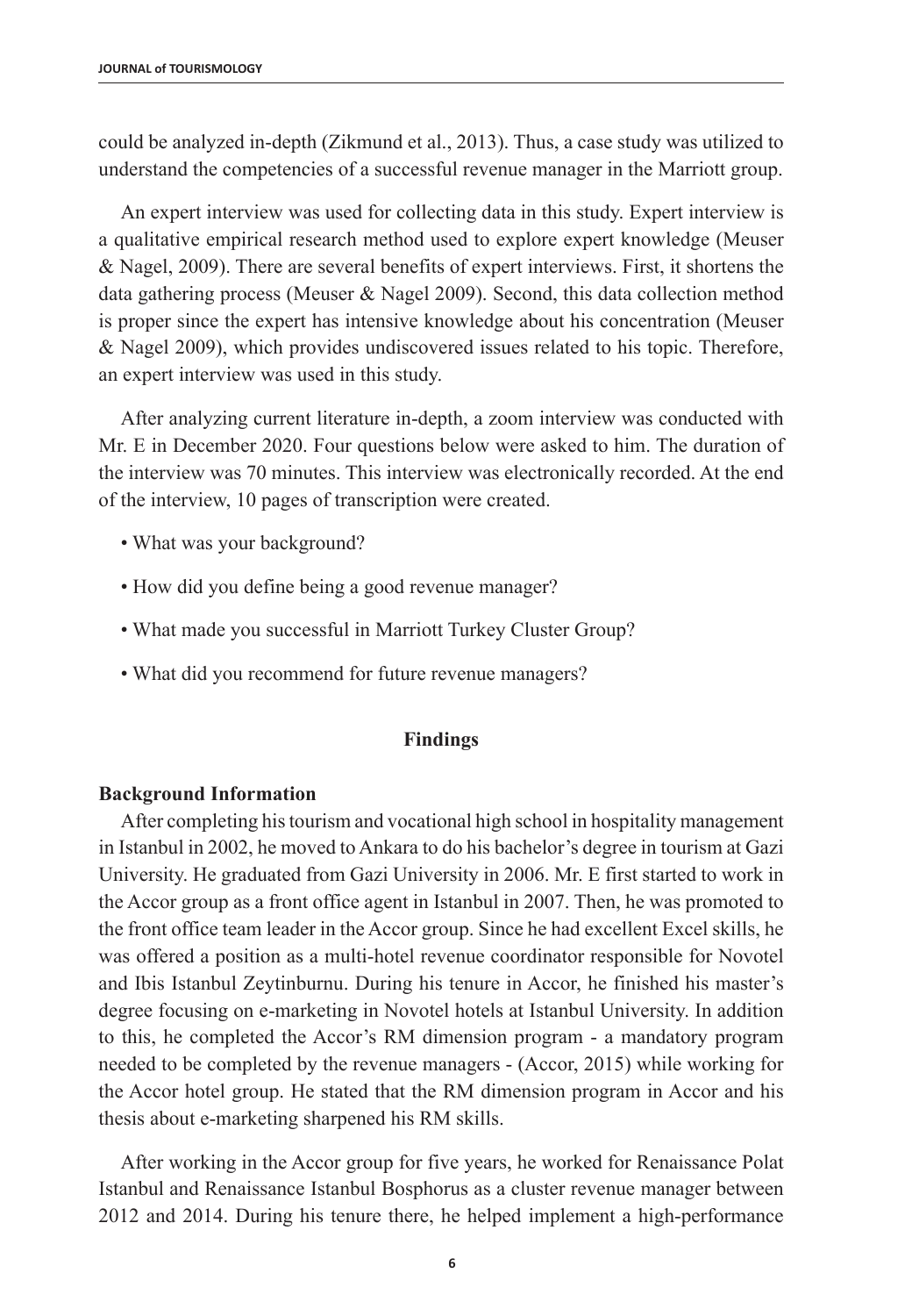pricing system and created the current RM strategy dashboard for the hotels. During his tenure there, the hotel maximized its RevPAR dramatically by 20%. After working there for two years, he started working for Hyatt Regency Atakoy , a pre-opening hotel in Istanbul, and worked there for 2 years, He implemented the Maxim RM system there, which improved his RM software experience.

After Hyatt, he started to work for Marriott as a market director of strategy. He is responsible for managing RM applications of 11 hotels in total. Five of these hotels are in Istanbul (Istanbul Marriott Hotel Sisli, JW Marriott Istanbul Bosphorus, Sheraton Istanbul City Center, Courtyard by Marriott Istanbul, and Le Meriden Istanbul). Two of these hotels are in Ankara (JW Marriott Hotel Ankara and Sheraton Ankara Hotel & Convention Center). One hotel is located in Izmir (Renaissance Izmir Hotel), and one hotel is in Bodrum Muğla (the Bodrum Edition). Two of them are outside Turkey (Sheraton Batumi Hotel in Georgia and Skopje Marriott Hotel in Macedonia). Under his supervision, there is one senior revenue manager, two revenue managers, and one revenue analyst.

# **Being A Successful Revenue Manager in Marriott**

Mr. E stated that establishing global standards was important for revenue managers. He added that Marriott had more than 7000 hotels globally, and it had long RM history offering many tools and standards. In addition, the company had a sophisticated RM system. He stated that we needed to adapt brand standards and RM tools as much as possible. Automation and adapting brand standards would be great for our company and our associates. Hence, selling correct rates and upselling were critical for RM success.

The second most important thing was that understanding the local market was a key for RM success. He argued that Turkish hospitality was fragile. Several dynamics have impacted it: security, terrorist activities, economy, and pandemic. He also mentioned the lack of qualified RM candidates in Turkey, and the talented revenue managers went to Middle East countries such as Qatar, United Arab Emirates, or the US. These issues had created challenges for Turkish hospitality executives. Thus, he stated that "*you have to think globally, act locally as a revenue manager."* 

He stressed the importance of communication. He mentioned that communication skills were as crucial as analytic skills. He noted that 50% of reservations came from digital channels. 50% of demand had come from sales, reservations, and the front office. Thus, according to him, managing offline demand was critical. In addition to this, he noted that RM in Turkey was still new. Employees in Turkish hotels did not have a strong background in RM. Teaching RM to them was vital for effective RM. He added that the RM team also learned many things from the operation departments,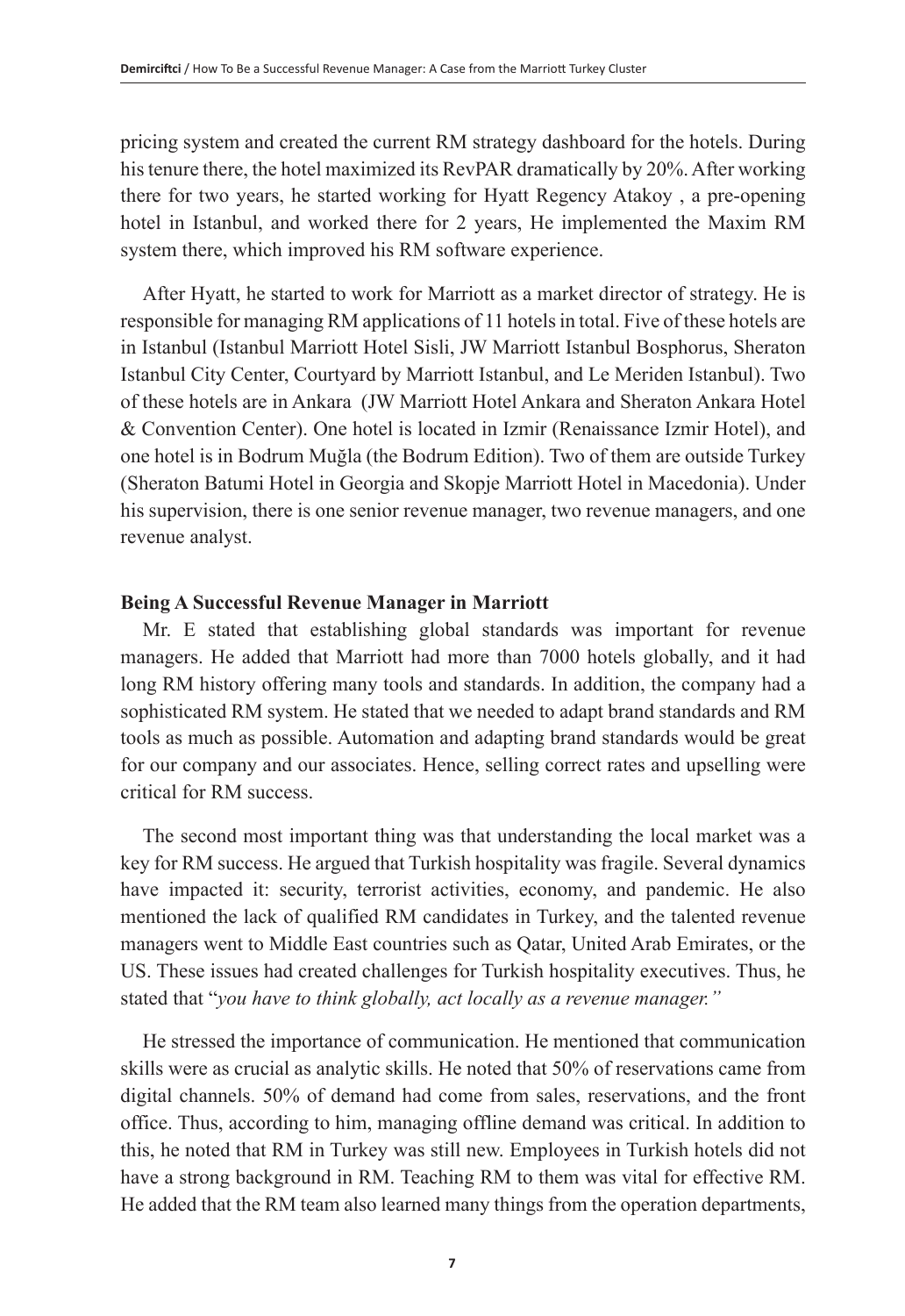which helped set rates. Other stakeholders such as the director of sales and marketing, general managers, and owners were also important for RM strategies.

Mr. E also reported that technology significantly affected RM, and big data was getting more prominent and more significant in the hotel industry. He said that he was fortunate that Marriott had its RM tools. He noted that he had improved these tools by customizing Excel. These tools have created bridges between global standards and the local market. These tools were automatic group displacement analysis, three months pace statistics, STR positioning, and competition check. He mentioned that time management was critical for revenue managers, and these tools helped him be an effective revenue manager by automating reports. Hence, his hotel performances had experienced single-digit and double-digit growth depending on the market. Marriott saw his success and was chosen as an ELITE Award winner in 2017 among 7000 hotels and 100 clusters. Elite stands for several qualities; Excellence (E), Leadership (L), Inspiration (I), Teamwork (T), and Execution (E).

# **Final Recommendations for Future Revenue Managers**

Mr. E recommended that future revenue managers should focus on the big picture, not details. He added that technology was improving a lot. However, the critical fundamentals of RM were the same according to him. He stressed the importance of automation to track key performance indicators such as pace reports and displacement analysis in less time but more efficiently. He said that innovation was vital for students. He advised students to think about how to improve themselves and RM tools every day to be innovative. In addition to this, he suggested that future revenue managers should embrace brand standards if they have a chance to work for international chain hotels. This would help them to improve themselves. Moreover, he advised students to be tech-savvy with information about artificial intelligence and machine learning. He added that they needed to be comfortable with new software tools. Finally, he mentioned the importance of communication and added that communication was as important as analytical skills.

# **Conclusion**

This current study investigated the Marriott Turkey RM cluster and Mr. E's success in Marriott. In this study, the KSAs of revenue managers were discussed. Brief information was given about Marriott RM applications and the Marriott Turkey cluster. This study showed that communication and analytic skills were vital for revenue managers. This case study has confirmed the findings of Kimes (2011), Cetin et al. (2016), and Demirciftci et al. (2017) regarding communication and analytical skills. Moreover, adopting brand standards allowed revenue managers to apply RM applications more effectively. Educating the operational employees was critical to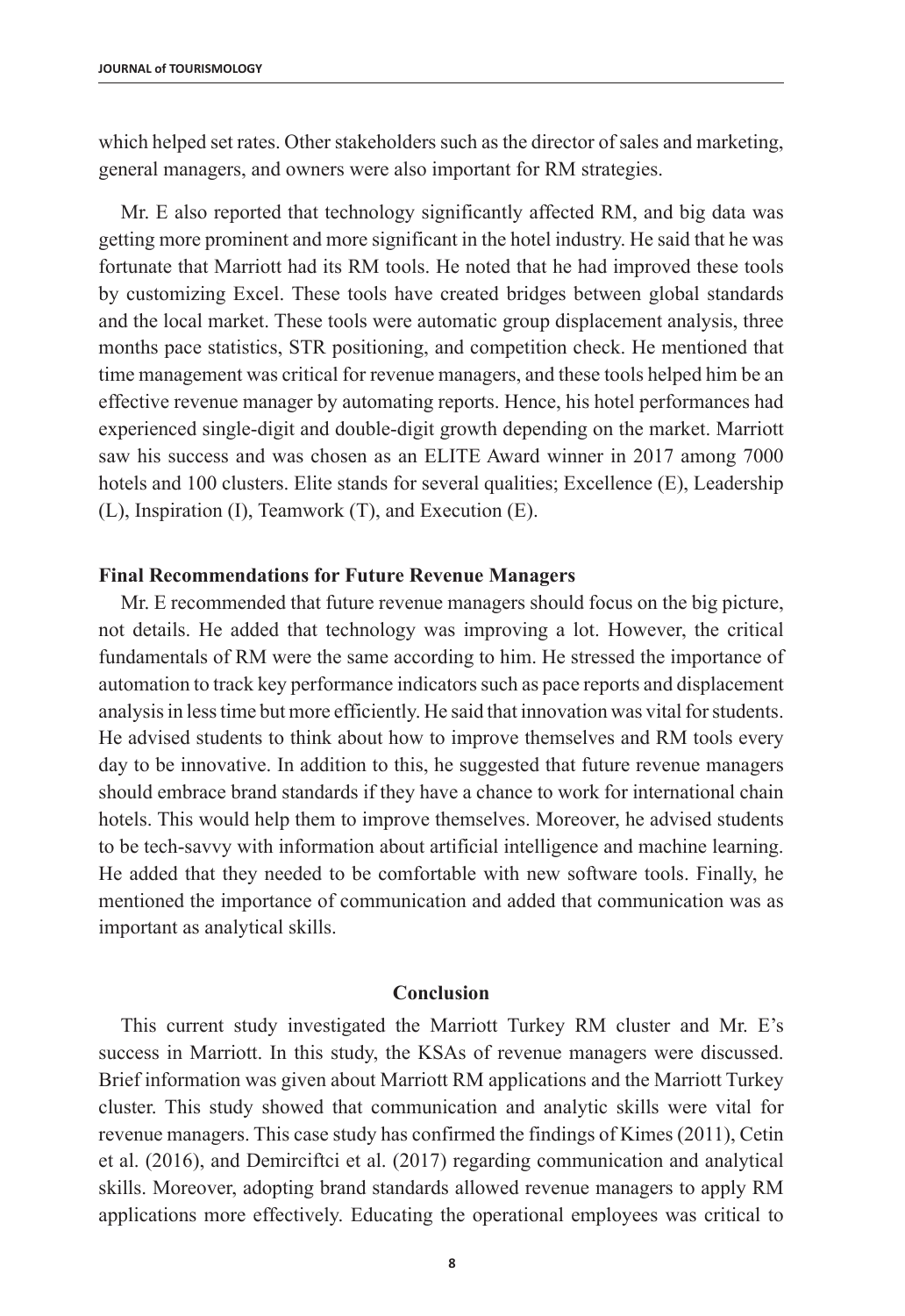creating RM culture in the hotel industry since 50% of sales were generated from nononline channels. Cetin et al. (2016) supported that cooperation among departments for adopting organizational RM strategy was vital. In addition to this, automation was essential for revenue managers, which helped them save more time. Finally, he recommended students to improve their knowledge every day and be creative. He mentioned that big data and artificial intelligence would be vital in the future. However, he noted that human judgment was still crucial for effective RM decisions. Egan and Haynes (2018) verified that even though big-data automated RM systems have the technical ability to make pricing and inventory decisions, revenue managers still use human judgment for data collection and price changes.

This study showed the importance of automation and recommended other revenue managers automate RM tools, which helped them save time. It has revealed that understanding the local market is critical for revenue managers. The study findings will help other revenue managers determine better RM strategies by adopting brand standards.

This paper has several limitations. First, the sample size is limited for this kind of study. In the future, more interviews could be conducted with revenue managers working for other international brands or independent hotels. Other members of the revenue manager, the Marriott Turkey cluster, might be interviewed in the future. Furthermore, this study can be conducted in other parts of the globe.

**Peer-review:** Externally peer-reviewed.

**Conflict of Interest:** The authors have no conflict of interest to declare.

**Grant Support:** The authors declared that this study has received no financial support.

# **References**

- Accor (2015). *2015 Registration document and annual financial report.* Accor Hotels. 2015. [https://](https://group.accor.com/-/media/Corporate/Investors/Documents-de-reference/accor_drf2015_uk.pdf) [group.accor.com/-/media/Corporate/Investors/Documents-de-reference/accor\\_drf2015\\_uk.pdf](https://group.accor.com/-/media/Corporate/Investors/Documents-de-reference/accor_drf2015_uk.pdf)
- Anderson, C. K., & Xie, X. (2010). Improving hospitality industry sales: Twenty-five years of revenue management. *Cornell Hospitality Quarterly*, *51*(1), 53-67.
- Beck, J., Knutson, B., Cha, J., & Kim, S. (2011). Developing revenue managers for the lodging industry. *Journal of Human Resources in Hospitality & Tourism*, *10*(2), 182-194.
- Cakar, K., & Aykol, S. (2021). Case study as a research method in hospitality and tourism research: A systematic literature review (1974–2020). *Cornell Hospitality Quarterly*, *62*(1), 21-31.
- Carroll, B., & Siguaw, J. (2003). The evolution of electronic distribution: Effects on hotels and intermediaries. *Cornell Hotel and Restaurant Administration Quarterly*, *44*(4), 38-50.
- Cetin, G., Demirciftci, T., & Bilgihan, A. (2016). Meeting revenue management challenges: Knowledge, skills and abilities. *International Journal of Hospitality Management*, *57*, 132-142.
- Chiang, W. C., Chen, J. C., & Xu, X. (2007). An overview of research on revenue management: current issues and future research. *International Journal of Revenue Management*, *1*(1), 97-128.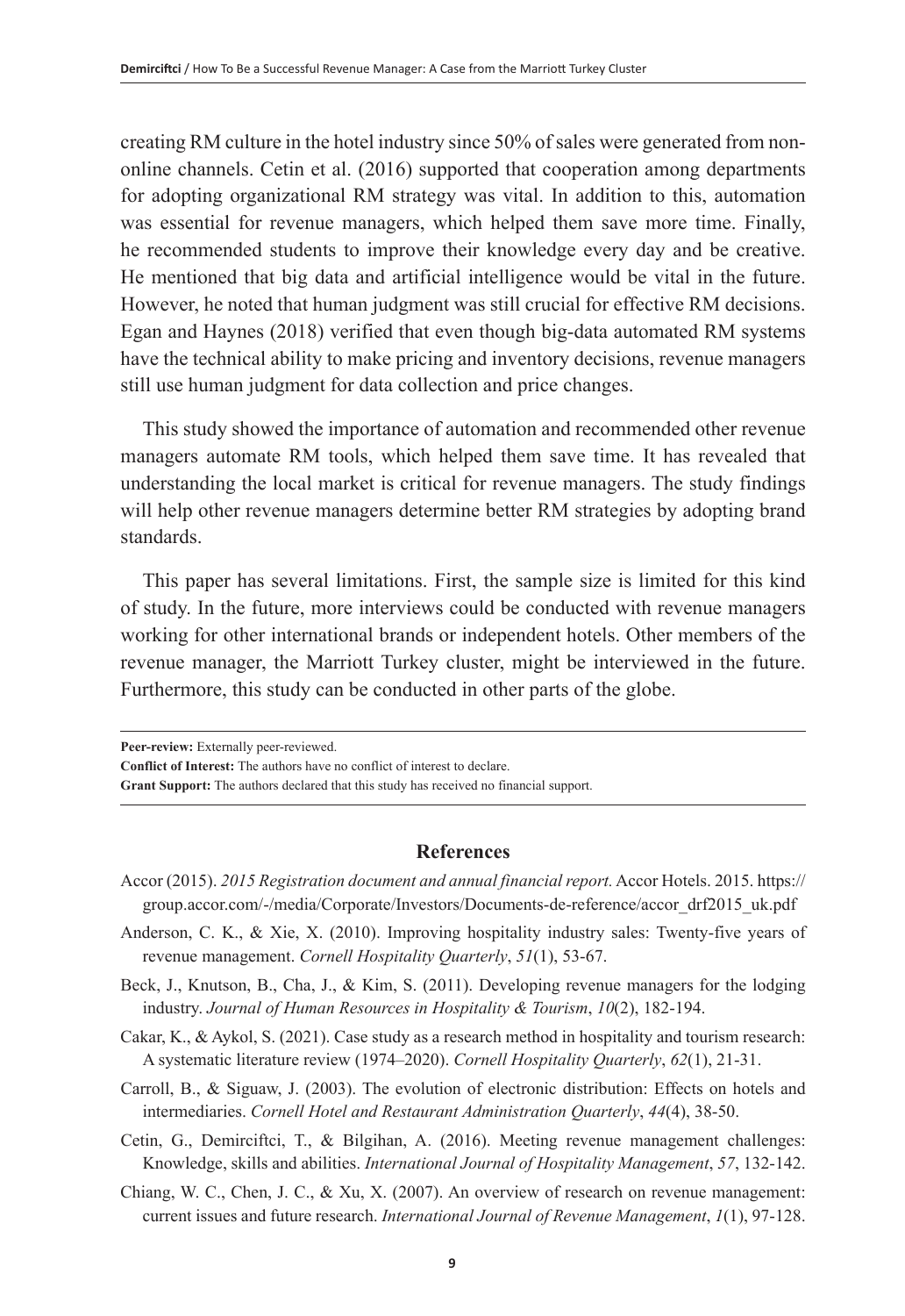- Cresswell, J. W. (2012). *Planning, conducting, and evaluating quantitative and qualitative research. Educational Research.* Pearson.
- Davies, C. J., & Shafer, M. (2013). Building the perfect analytics analyst: What will it take to succeed in the future?. *Journal of Revenue and Pricing Management*, *12*(4), 378-381.
- Demirciftci, T., Belarmino, A., Chen, C. C., & Cetin, G. (2021). Understanding the gap between university revenue management courses and the job market. *Journal of Hospitality & Tourism Education*, 1-12.
- Demirciftci, T., Cetin, G., & Bilgihan, A. (2017). Coping with RM challenges in hospitality education. *Journal of Revenue and Pricing Management*, *16*(5), 499-512.
- [Egan, D.](https://www.emerald.com/insight/search?q=David%20Egan) and [Haynes, N.C.](https://www.emerald.com/insight/search?q=Natalie%20Claire%20Haynes) (2019), Manager perceptions of big data reliability in hotel revenue management decision making, *International Journal of Quality and Reliability Management*, *36 (1),* 25-39.
- GoTurkey Tourism (2021). Istanbul's 10 historic icons. [https://www.goturkeytourism.com/things](https://www.goturkeytourism.com/things-to-do/10-historical-landmarks-to-see-in-istanbul.html)[to-do/10-historical-landmarks-to-see-in-istanbul.html](https://www.goturkeytourism.com/things-to-do/10-historical-landmarks-to-see-in-istanbul.html)
- GoTurkeyTourism (2021). *Turkey's geographical regions.* [https://www.goturkeytourism.com/](https://www.goturkeytourism.com/about-turkey/about-turkey.html) [about-turkey/about-turkey.html](https://www.goturkeytourism.com/about-turkey/about-turkey.html)
- Hallin, C. A., & Marnburg, E. (2008). Knowledge management in the hospitality industry: A review of empirical research. *Tourism Management*, *29*(2), 366-381.
- Hinterhuber, A., & Liozu, S. (2012). Is it time to rethink your pricing strategy. *MIT Sloan Management Review*, *53*(4), 69-77.
- Hormby, S., Morrison, J., Dave, P., Meyers, M., & Tenca, T. (2010). Marriott International increases revenue by implementing a group pricing optimizer. *Interfaces*, *40*(1), 47-57.
- Kimes, S. E. (2011). The future of hotel revenue management. *Journal of Revenue and Pricing Management*, *10*(1), 62-72.
- Koupriouchina, L., van der Rest, JP. & Wang, X. (2015). Revenue management education (RevME), 30 April–2 May 2015, University of Delaware, USA. *Journal of Revenue and Pricing Management* 14, 384–388.
- Lancaster, J. (2003). The financial risk of airline revenue management. *Journal of Revenue and Pricing Management*, *2*(2), 158-165.
- Fyall, A., Legoherel, P., & Poutier, E. (Eds.). (2013). *Revenue management for hospitality and tourism*. Goodfellow Publishers Ltd.
- Marriott (2021) *2020 Annual report.* [https://marriott.gcs-web.com/static-files/c5e1faef-f1e5-40e3](https://marriott.gcs-web.com/static-files/c5e1faef-f1e5-40e3-bd70-5efbbb929a7f) [bd70-5efbbb929a7f](https://marriott.gcs-web.com/static-files/c5e1faef-f1e5-40e3-bd70-5efbbb929a7f)
- Marriott (2021). *Explore our brands.* Marriott International. [https://www.marriott.com/marriott](https://www.marriott.com/marriott-brands.mi)[brands.mi](https://www.marriott.com/marriott-brands.mi)
- Marriott Jr, J. and Cross, R. (2000) Room at the revenue inn. In P. Krass (ed*.) Book of Management Wisdom: Classic Writings by Legendary Managers*.Wiley.
- Marriott Sisli (2018). *Revenue management above property leader of the year.* Facebook. 2018. <https://www.facebook.com/marriottsisli/posts/82566795097160>
- McGuire, K. A. (2015). *Hotel pricing in a social world: driving value in the digital economy*. John Wiley & Sons.
- Meuser, M., & Nagel, U. (2009). The expert interview and changes in knowledge production.